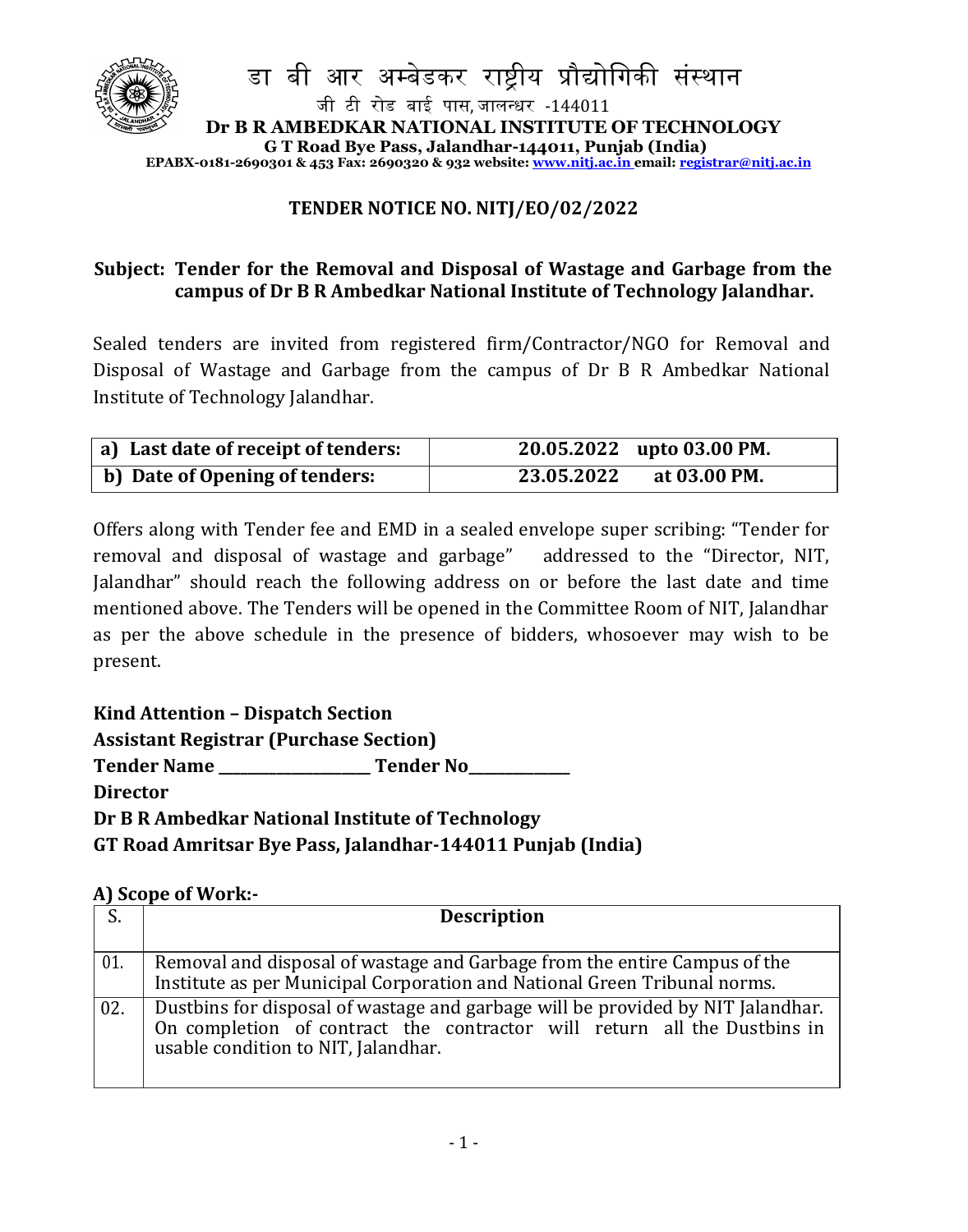

| 03. | Proper cleaning of dustbins along with their surrounding area placed at various<br>locations in the campus.                                                       |
|-----|-------------------------------------------------------------------------------------------------------------------------------------------------------------------|
| 04. | Loading of garbage from dustbins to trolley with labour on daily basis without<br>any<br>break                                                                    |
| 05. | Carrying the garbage out of NIT Campus and its disposal at<br>an<br>environmentally safe place as per Municipal Corporation and National Green<br>Tribunal norms. |

**Note: -** As per present strength of students, staff & residents, 800 kg approx. wastage and garbage is generated on daily basis. The bidders are advised to visit and examine the campus and its surroundings and obtain for himself, on his own responsibility, all information that may be necessary for preparing their *Financial Bid*. The cost of visiting the site shall be at applicant's own expense.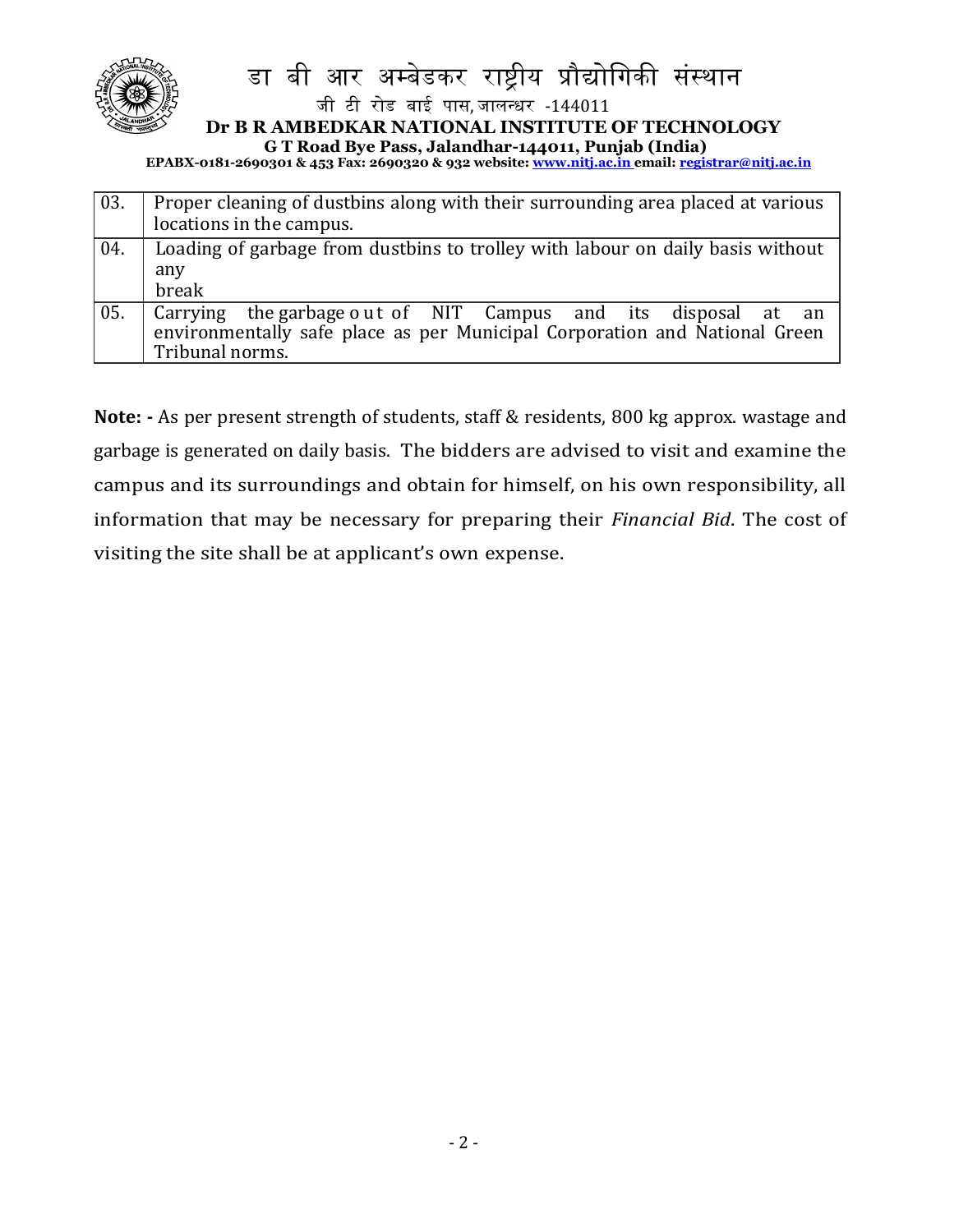

# डा बी आर अम्बेडकर राष्ट्रीय प्रौद्योगिकी संस्थान

जी टी रोड बाई पास, जालन्धर -144011  **Dr B R AMBEDKAR NATIONAL INSTITUTE OF TECHNOLOGY**

**G T Road Bye Pass, Jalandhar-144011, Punjab (India)**

 **EPABX-0181-2690301 & 453 Fax: 2690320 & 932 website: www.nitj.ac.in email: registrar@nitj.ac.in**

## **Terms & Conditions:**

- 1. Tender fee of Rs.500/- (Non-refundable) only in shape of Demand Draft in favour of Director, Dr B R Ambedkar NIT Jalandhar and Earnest Money Deposit (EMD) (refundable) of Rs.14,000/- only in the shape of Demand Draft favoring Security Account, Dr B R Ambedkar NIT Jalandhar be submitted with tender document, failing which offer will not be considered.
- 2. Tender documents, Tender fee & EMD received late or after due date and time will not be considered.
- 3. The Institute is not liable to pay any interest on EMD. Earnest money deposit shall be forfeited, if the tenderer, withdraws its bid during the validity period of bid. The Earnest money deposit of the tenderer, whom tender has been accepted, will be returned on the submission of performance **security of Rs. 21,000/- (Rupees Twenty One Thousand Only).** Earnest money deposit of the successful tenderer shall be forfeited, if it refuses or neglects to execute the contract or fails to furnish the required performance security within the time frame as specified by the institute. The EMD(s) of other Bidder(s) whom offer will not found according to requirement /lowest will be released after finalization of Tender.
- 4. The offer shall be kept valid for 90 days.
- 5. Conditional and incomplete bids shall not be considered and will be out rightly rejected.
- 6. Tenders with cuttings and over writings will be summarily rejected and the entire Earnest Money deposit submitted with the tender will be forfeited.
- 7. The Director may accept a tender in part or whole of the quantity offered, reject any tender without assigning any reasons, and may not accept the lowest or any doubt dispute or whatever may be the decision of the Director shall be final in this regard.
- 8. The Director may modify, impose or relax any clause in the terms & conditions of Tender.
- 9. The contract shall be valid initially for a period of two years which can be extendable for another two years on the similar terms & conditions and the extension will be subject to satisfactory performance of services and compliance of all terms & conditions of tender documents.
- 10. Garbage is to be collected every day from all the designated points without any break. In the event of failure to carry the garbage in terms of non- lifting on any day, the institute will be free to make its arrangement for that day besides deducting a penalty of Rs. 2,000.00 per day for this lapse.
- 11. To lift the garbage wet/dry/other type from the location as intimated by the Institute is comprehensive responsibility of agency. In case of non-lifting/delay in lifting the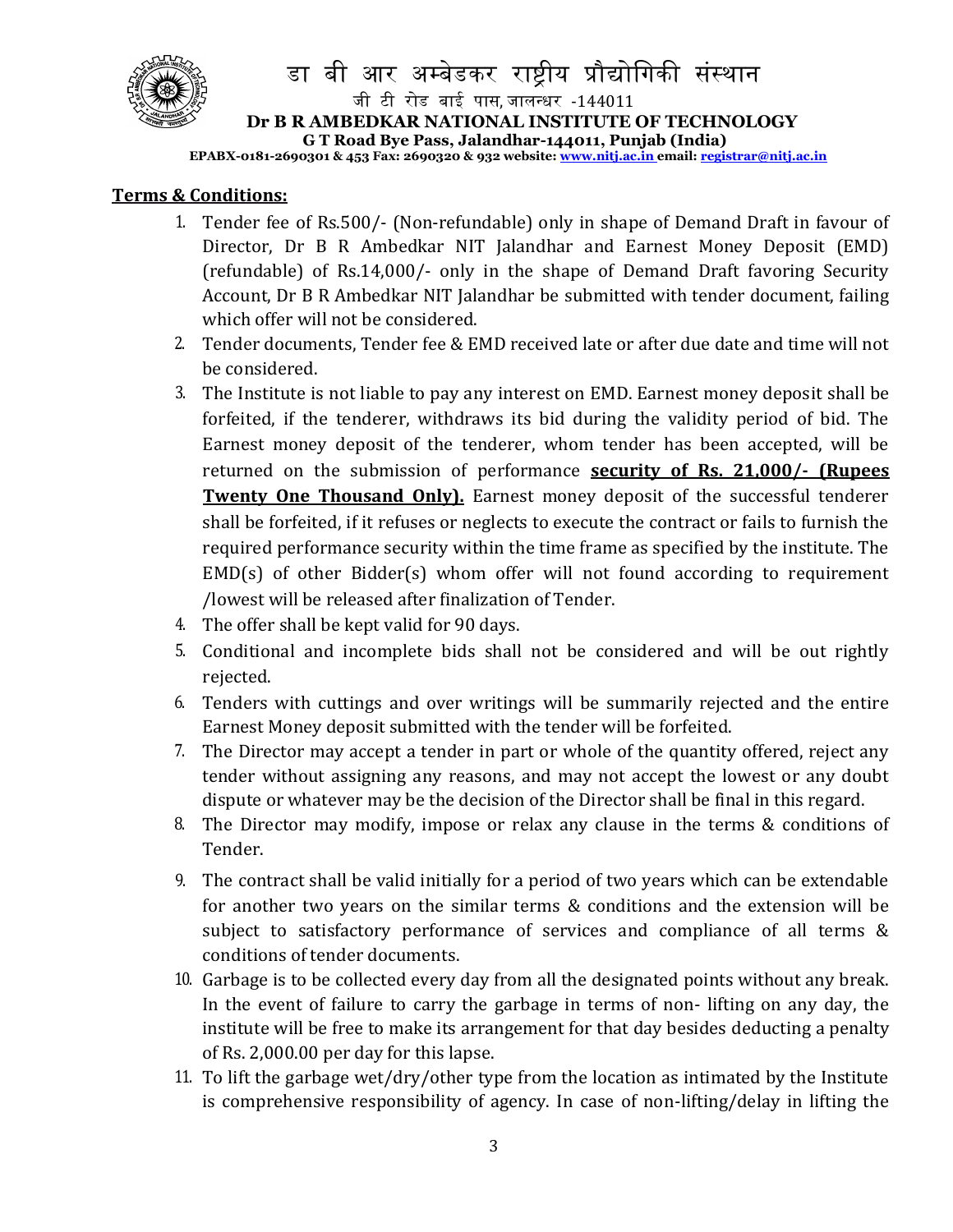

# डा बी आर अम्बेडकर राष्ट्रीय प्रौद्योगिकी संस्थान

जी टी रोड बाई पास, जालन्धर -144011

 **Dr B R AMBEDKAR NATIONAL INSTITUTE OF TECHNOLOGY**

**G T Road Bye Pass, Jalandhar-144011, Punjab (India)**

 **EPABX-0181-2690301 & 453 Fax: 2690320 & 932 website: www.nitj.ac.in email: registrar@nitj.ac.in**

garbage or littering found on the location, penalty will be imposed Rs.100/- per location per day and it will twice if rectification not done next day.

- 12. The contractor will also ensure that no bad smell remains around the surrounding area where the dustbins placed. Accordingly cleaning of dustbins with suitable cleaning materials on fortnight basis shall be carried out.
- 13. Collection of garbage etc. will have to be carried without disturbance to the normal functioning of the institute.
- 14. The contractor should regularly supervise the works to ensure the cleanliness.
- 15. Any staff deputed for this activity shall register their name and other details at the main gate security point on regular basis and ensure that no valuables from the campus is lifted without proper authorization.
- 16. The contractor will be individually and jointly with his representatives/staff responsible for proper conduct of personnel deputed for garbage collection. NITJ campus being a reputed one, appropriate standard shall be maintained by the staff deputed by the contractor.
- 17. The contractor will keep a register of garbage collection, make the entries on daily basis with respect to the names of persons entering the campus along with vehicle/trolley number and get the signature of the Security Officer on daily basis for satisfactory lifting of garbage from the campus.
- 18. Payments will be released on monthly basis on submission of proper bills along with the copy of pages of the register mentioned at Sl. No. 17 & satisfactory working report from Sanitary Section of Estate Office. The payment will be released to Agency by the 10th of every month subject to complete documents required for release of payment.
- 19. Release of payments is subject to deduction of tax at source as per the Income Tax Act provisions. Accordingly, the contractor shall submit copy of PAN Number issued by the competent authority.
- 20. GST number if applicable, paid by the Institute. However firm/contractor/NGO has to obtain the GST No. from appropriate Authority (if required) .
- 21. The contractor shall be responsible for following all concerned rules & regulations including labour laws and payment of wages etc. at his level. Institute is not responsible for it.
- 22. Staff engaged by the contractor shall not have any right for any kind of employment against any post in the NIT Jalandhar.
- 23. Disposal of garbage at safe place should be ensured in compliance with the environmental rules of District Administration and the Department of Public Health as the case may be. Any litigation/ complaint arising out of this will have to be attended by the contractor and contractor will be personally liable for any lapse on this account.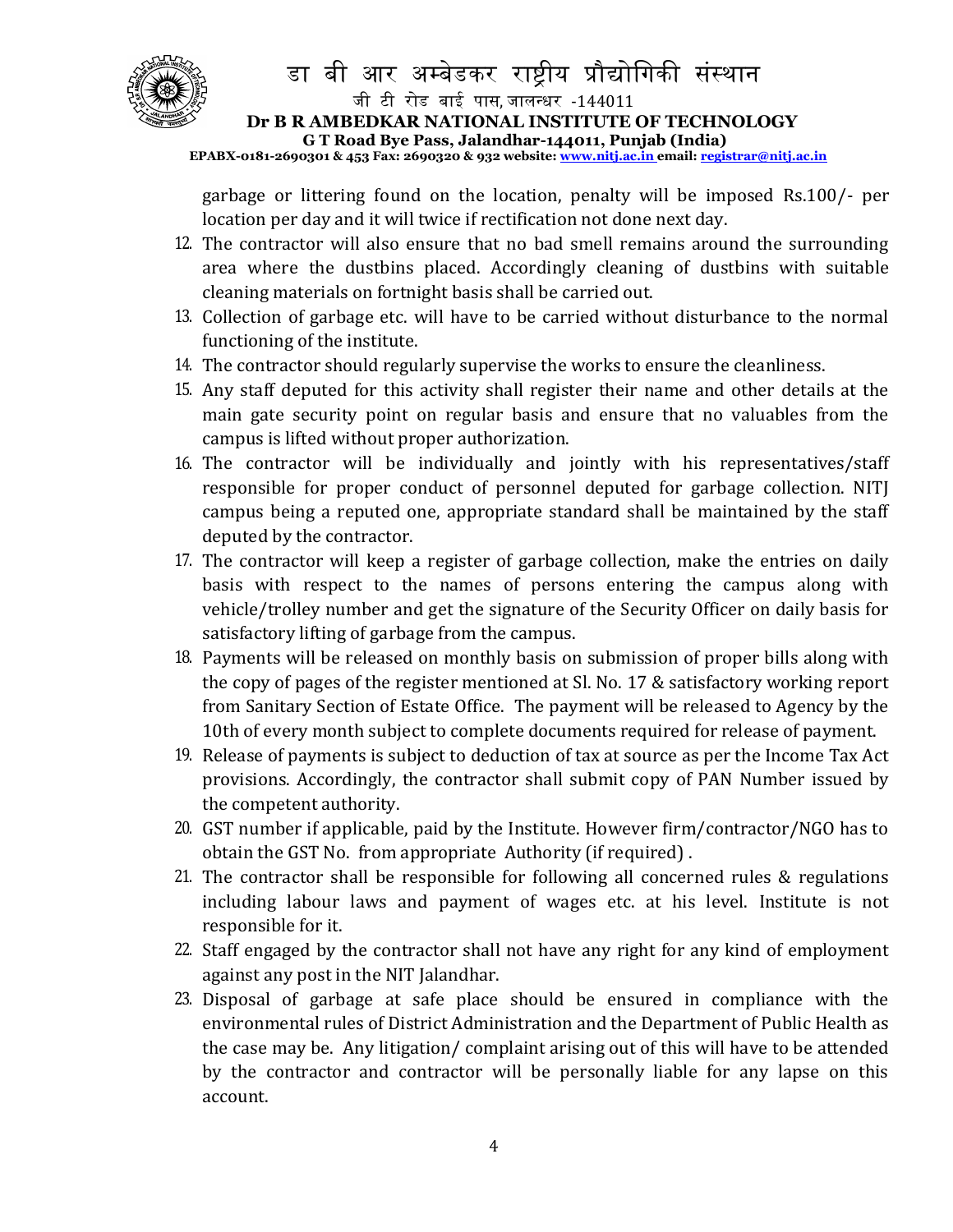

# डा बी आर अम्बेडकर राष्ट्रीय प्रौद्योगिकी संस्थान जी टी रोड बाई पास, जालन्धर -144011  **Dr B R AMBEDKAR NATIONAL INSTITUTE OF TECHNOLOGY**

**G T Road Bye Pass, Jalandhar-144011, Punjab (India)**

 **EPABX-0181-2690301 & 453 Fax: 2690320 & 932 website: www.nitj.ac.in email: registrar@nitj.ac.in**

- 24. Any statutory requirement/instructions given time to time by the National Green Tribunal/Municipal Corporation, Jalandhar/Other Govt. Agency will be followed by Contractor/Firm/Agency. If any penalty or legal action will be taken by the said Govt. agency, Dr B R Ambedkar National Institute of Technology, Jalandhar has no responsibility for any compliance against the work order placed. All responsibility will be borne by Contractor/Firm/Agency.
- 25. The contractor shall execute an undertaking to this effect in favour of the institute in acceptance of the terms & conditions mentioned in Tender.
- 26. On acceptance of the work order the contractor will submit the security deposit \_Rs. 21,000/- in the term of demand draft in favour of "The Director, National Institute of Technology, Jalandhar" or in the form of a bank guarantee issued by a nationalized bank which will be valid for' period of contract plus three months.
- 27. A penalty of 1 % of the monthly value of contract shall imposed for noncommencement of the work within stipulated period after the issuance of work order for every week or part thereof for the delay in the commencement of the contract.
- 28. Any deduction or penalty will be deducted out of the bill of the contractor/performance bank guarantee.
- 29. The contract is liable to be terminated as and when felt necessary by the NIT Jalandhar by giving 24 hours notice to the contractor without assigning any reason and payment of any compensation thereof. Further, if the contract is terminated by the contractor due to completion of contract period or by any reason, he shall be bound to continue providing the services under the terms and conditions mentioned in the tender till an alternative arrangement is made, failing which PBG/Security deposit will be forfeited.
- 30. **ARBITRATION:** In case of any dispute or difference arising out of or in connection with the tender conditions/job order and Contract, the Institute and the firm/Contractor/NGO will address the dispute/difference for a mutual resolution and failing which, the matter shall be referred for arbitration to a sole Arbitrator to be appointed by the Institute.

The Arbitration shall be held in accordance with the provisions of the Arbitration and Conciliation Act, 1996 and the venue of arbitration shall be at Jalandhar only. The decision of the Arbitrator shall be final and binding on both the parties.

31. **JURISDICTION:** The courts at Jalandhar alone will have the jurisdiction to trail any matter, dispute or reference between parties arising out of this tender/contract. It is specifically agreed that no court outside and other than Jalandhar Court shall have jurisdiction in the matter.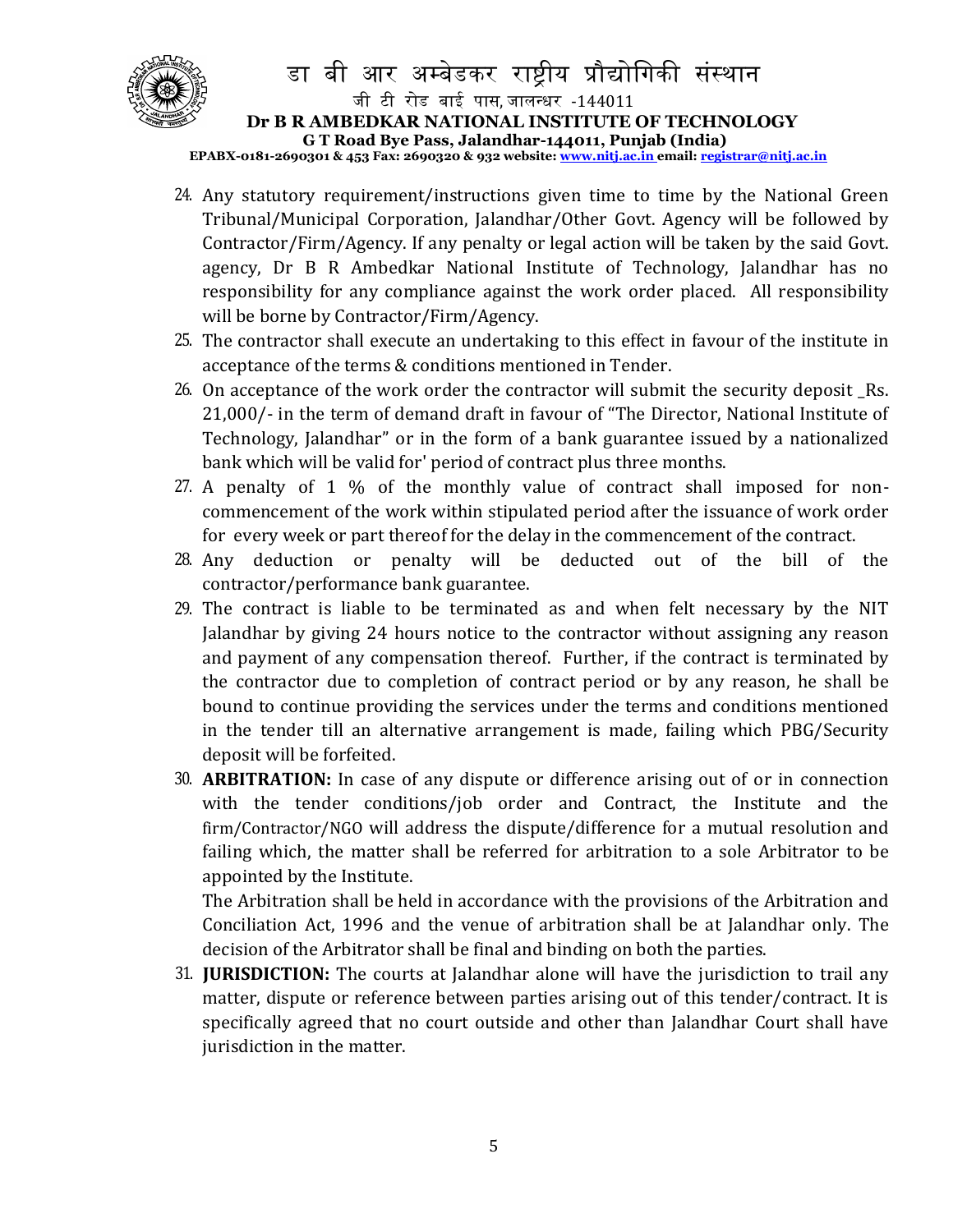

जी टी रोड बाई पास, जालन्धर -144011  **Dr B R AMBEDKAR NATIONAL INSTITUTE OF TECHNOLOGY**

**G T Road Bye Pass, Jalandhar-144011, Punjab (India)**

 **EPABX-0181-2690301 & 453 Fax: 2690320 & 932 website: www.nitj.ac.in email: registrar@nitj.ac.in**

#### **FINANCIAL BID**

## **Subject: Tender for the Removal and Disposal of Wastage and Garbage from the campus of Dr B R Ambedkar National Institute of Technology Jalandhar.**

| Sl. | <b>Particulars</b>                     | <b>Remarks</b>                                |
|-----|----------------------------------------|-----------------------------------------------|
| 01  | Name of the Bidder/Agency with address |                                               |
| 02  |                                        |                                               |
|     |                                        |                                               |
|     | conditions of Tender                   | The rate should be quoted without<br>$taxes*$ |

### **\*The Institute will pay GST or any other taxes, as applicable, from time to time.**

The rates for lifting & removal of wastage and garbage be quoted both in words and figures. If there is a discrepancy between the price quoted in words and figures the higher price quoted will be treated as final.

| Dated: | Name:                                             |
|--------|---------------------------------------------------|
| Place: | Signature and stamp of the Contractor/Agency/NGO) |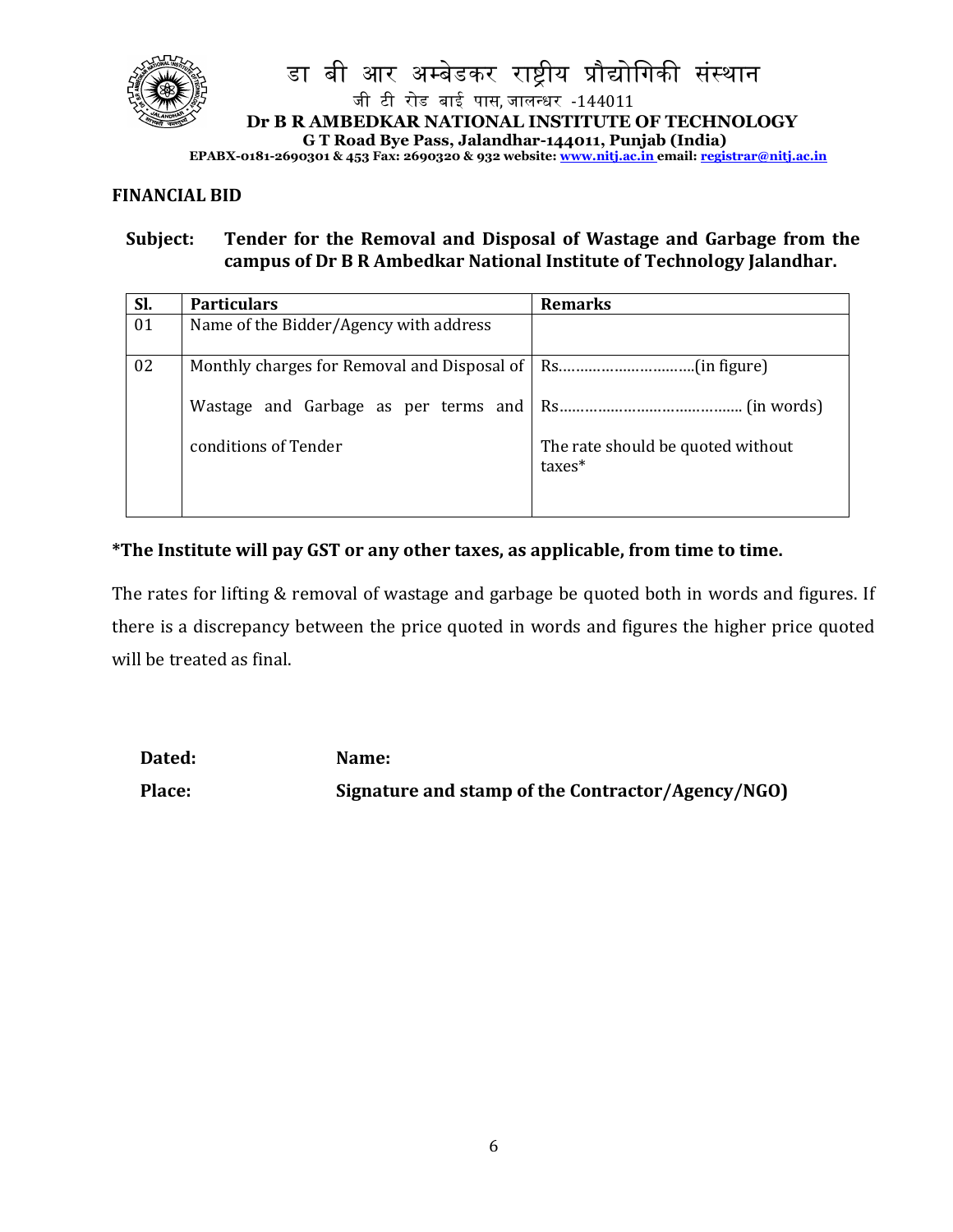

# डा बी आर अम्बेडकर राष्ट्रीय प्रौद्योगिकी संस्थान

जी टी रोड बाई पास, जालन्धर -144011

 **Dr B R AMBEDKAR NATIONAL INSTITUTE OF TECHNOLOGY**

**G T Road Bye Pass, Jalandhar-144011, Punjab (India)**

 **EPABX-0181-2690301 & 453 Fax: 2690320 & 932 website: www.nitj.ac.in email: registrar@nitj.ac.in**

#### **DETAILS ABOUT THE ORGANIZATION OF THE**

#### **CONTRACTOR/AGENCY/NGO**

| 1. | Name and address of the Bidder                                                                                                                                                                             |  |
|----|------------------------------------------------------------------------------------------------------------------------------------------------------------------------------------------------------------|--|
| 2. | Telephone No. / FAX No. / Email address                                                                                                                                                                    |  |
| 3. | Legal status (Attach copies of original<br>document defining the legal status).<br>a) An individual<br>b) A proprietary Firm<br>c) A Firm in partnership<br>d) A limited Company or Corporation.<br>e) NGO |  |
| 4. | Particular of registration with<br>registrar of companies ESI, EPF, GST etc.<br>(Attach attested photocopies)<br>a) Registration Number<br>b) Organization/Place of                                        |  |
| 5. | Name and title of Directors and officers<br>with designation who will be directly<br>concerned with this work.                                                                                             |  |
| 6. | Have you or your constituent partner(s)<br>debarred / black listed<br>been<br>from<br>tendering in any organization at any<br>time? If so, give details.                                                   |  |
| 7. | Any other information considered<br>necessary but not Included above.                                                                                                                                      |  |
| 8. | Mention the following:<br>1. PAN No.<br>2. TAN No.<br>3. GST No.<br>4. Bank Account Holder Name<br>5. Bank Account No.<br>6. IFSC Code<br>(copies of the above documents must also be uploaded)            |  |

**(On the letterhead of the registered firm/Contractor/Agency/NGO)**

*(Signature of the applicant)*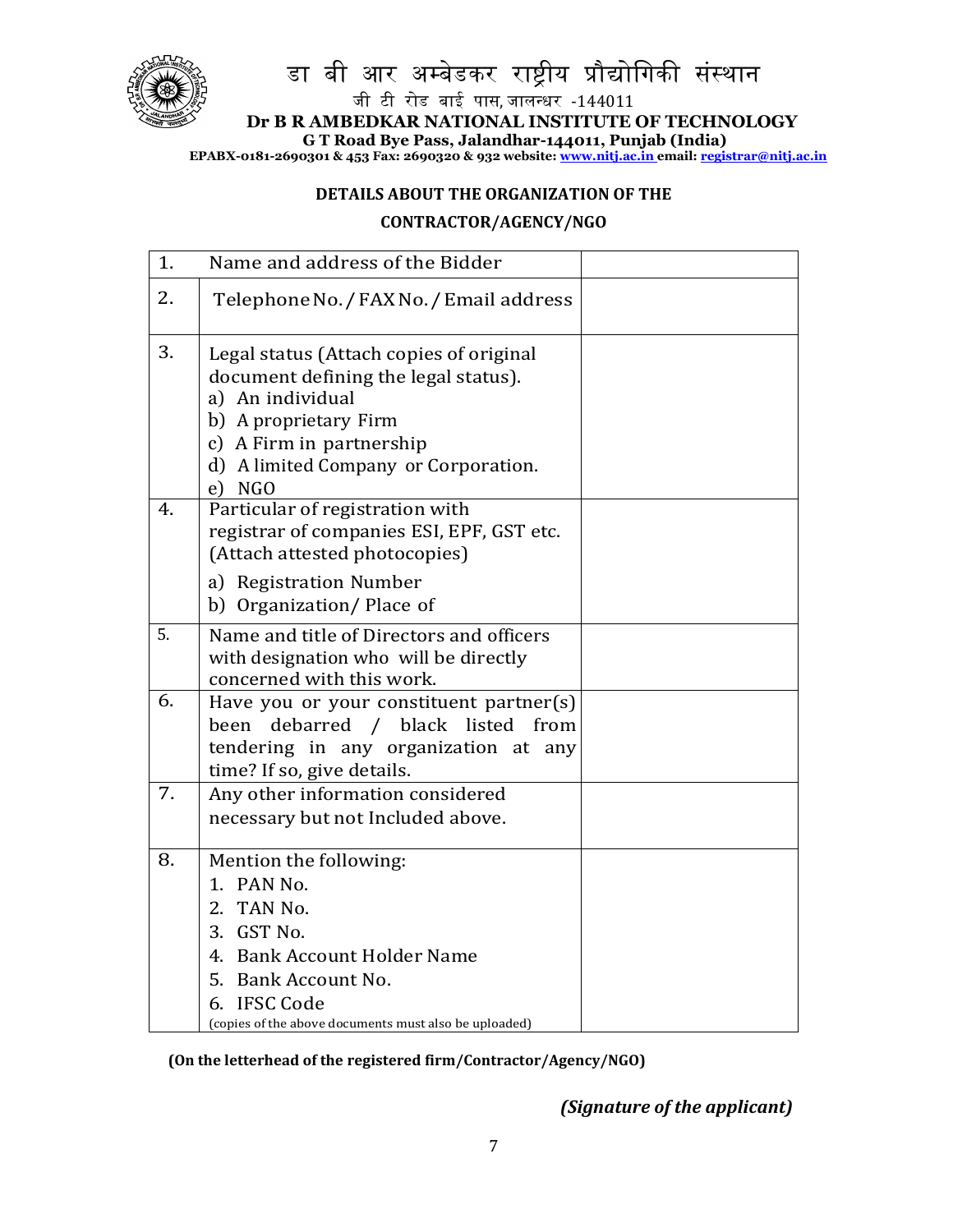

#### डा बी आर अम्बेडकर राष्ट्रीय प्रौद्योगिकी संस्थान जी टी रोड बाई पास, जालन्धर -144011  **Dr B R AMBEDKAR NATIONAL INSTITUTE OF TECHNOLOGY G T Road Bye Pass, Jalandhar-144011, Punjab (India) EPABX-0181-2690301 & 453 Fax: 2690320 & 932 website: www.nitj.ac.in email: registrar@nitj.ac.in**

# **DECLARATION**

I\_\_\_\_\_\_\_\_\_\_\_\_\_\_\_\_\_\_\_\_\_ Son/Daughter/Wife of Sh \_\_\_\_\_\_\_\_\_\_\_\_\_\_\_\_\_\_\_\_\_\_\_\_ Proprietor/Director, authorized signatory of the Agency/Firm, mentioned above, is competent to sign this declaration and execute this tender document;

- 1. I have carefully read and understood all the terms and conditions and other instructions of the tender and undertake to abide by them;
- 2. The information/documents furnished along with the above tender are true and authentic to the best of my knowledge and belief. I/We am/are well aware of the fact that furnishing of any false information/fabricated document would lead to rejection of my tender at any stage besides liabilities towards prosecution under appropriate law and forfeit of EMD/PBG.

**Dated: Name: Place: Signature and stamp of the Contractor/Agency/NGO)**